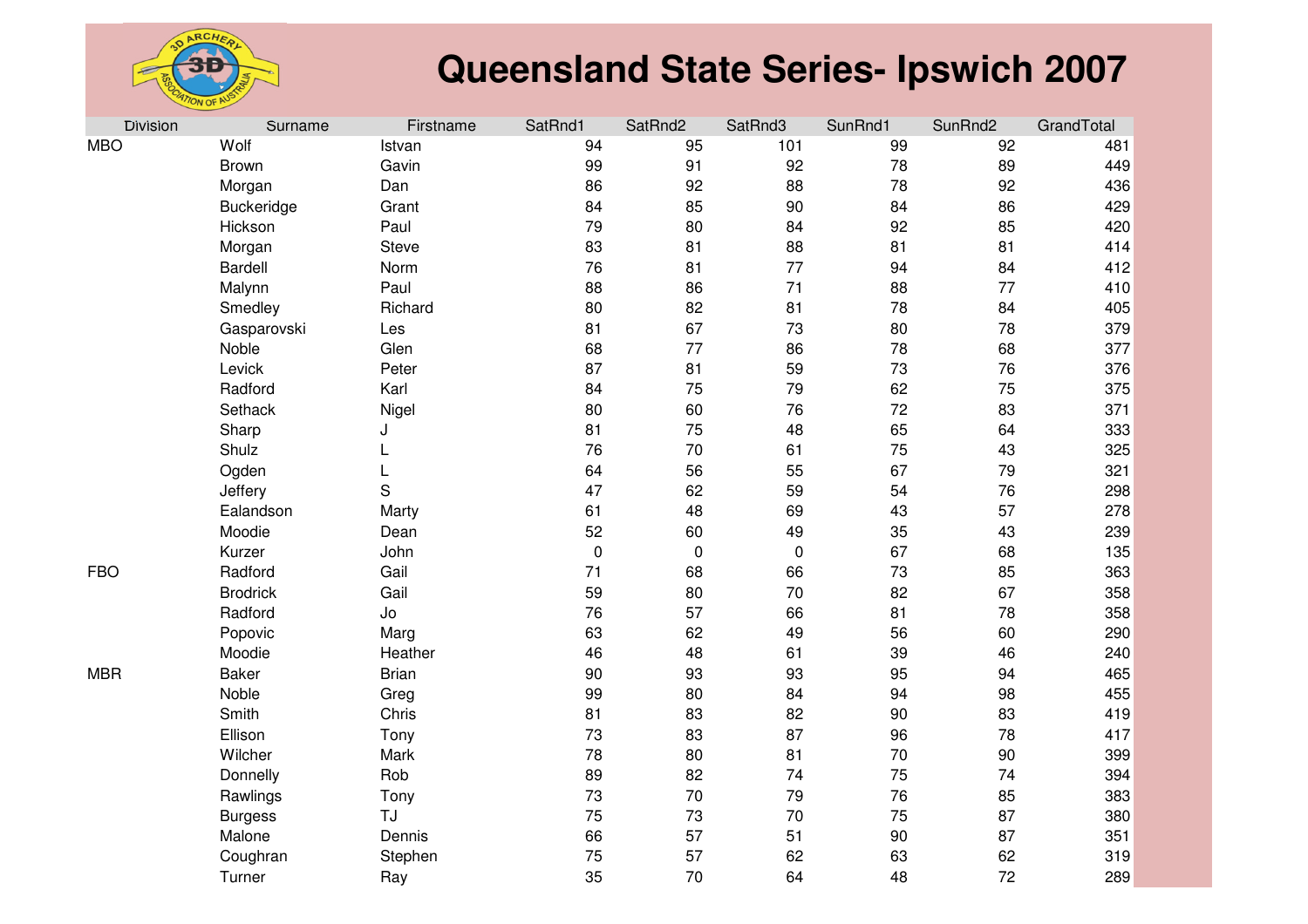

| <b>FBR</b> | Donnelly      | Sally        | 61          | 56         | 61               | 71        | 61        | 310 |
|------------|---------------|--------------|-------------|------------|------------------|-----------|-----------|-----|
|            | Noble         | Teresa       | 44          | 66         | 52               | 67        | 55        | 284 |
|            | Prescott      | Megan        | 44          | 66         | 58               | 33        | 72        | 273 |
|            | Smith         | Melinda      | 30          | 40         | 35               | 53        | 48        | 206 |
|            | Cameron       | Trish        | 54          | 57         | 51               | $\pmb{0}$ | $\pmb{0}$ | 162 |
|            | Scholl        | $\mathsf{N}$ | 28          | 39         | $\pmb{0}$        | $\pmb{0}$ | $\pmb{0}$ | 67  |
| <b>MBF</b> | Noble         | Phil         | 56          | 75         | 73               | 73        | 76        | 353 |
|            | Skinner       | AI           | 72          | 47         | 79               | 82        | 67        | 347 |
|            | Smith         | Stephen      | 54          | 65         | 70               | 68        | 76        | 333 |
|            | Walker        | Dennis       | 51          | 70         | 52               | 61        | 65        | 299 |
|            | Heppell       | John         | 46          | 53         | 49               | 45        | 54        | 247 |
| <b>FBF</b> | Vanbeusekom   | Alison       | 51          | 70         | 65               | 57        | 61        | 304 |
| <b>MCU</b> | Clarke        | Martin       | 56          | 44         | 59               | 51        | 53        | 263 |
|            | Gesch         | David        | 35          | 48         | 36               | 52        | 62        | 233 |
|            | Brown         | Stephen      | $\mathbf 0$ | $\pmb{0}$  | $\boldsymbol{0}$ | 60        | 62        | 122 |
| <b>FU</b>  | Teelow        | Bernie       | 46          | 57         | 53               | 54        | 70        | 280 |
|            | Elliott       | Sue          | 46          | 46         | 43               | 62        | 61        | 258 |
|            | Reynolds      | Lorraine     | 45          | 30         | 53               | 61        | 62        | 251 |
|            | Clarke        | Rachael      | 46          | 53         | 51               | 57        | 41        | 248 |
|            | Clarke        | Joanne       | 43          | 44         | 30               | 33        | 46        | 196 |
| <b>RU</b>  | Watson        | Bill         | 75          | 81         | 56               | 67        | 82        | 361 |
|            | Anderson      | John         | 63          | 51         | 84               | 80        | 77        | 355 |
|            | Mckee         | Jason        | 64          | 58         | 59               | 64        | 46        | 291 |
|            | Marsh         | Dale         | 44          | 69         | 51               | 60        | 30        | 254 |
|            | Bell          | Robert       | 33          | 28         | 28               | 59        | 40        | 188 |
|            | Griffin       | Colin        | 35          | 25         | 46               | 38        | 36        | 180 |
|            | Goyen         | Anthony      | 34          | $\sqrt{5}$ | 33               | 38        | 30        | 140 |
|            | Skinner       | Karl         | 33          | 33         | 30               | $\pmb{0}$ | $\pmb{0}$ | 96  |
| <b>RA</b>  | Jenkins       | Grant        | 67          | 64         | 67               | 77        | 71        | 346 |
|            | Noble         | Wayne        | 63          | 65         | 63               | 67        | 52        | 310 |
| HC         | <b>Bulger</b> | Darryl       | 78          | 87         | 63               | 68        | 84        | 380 |
|            | Harris        | Tynan        | 72          | 82         | 69               | 81        | 75        | 379 |
|            | Cook          | Nathan       | 74          | 74         | 71               | 68        | 83        | 370 |
|            | Dohnt         | Ross         | 79          | 64         | 68               | 59        | 87        | 357 |
|            | Gillie        | Zack         | 65          | 83         | 67               | 56        | 79        | 350 |
|            | Bagnall       | Rick         | 69          | 55         | 72               | 67        | 83        | 346 |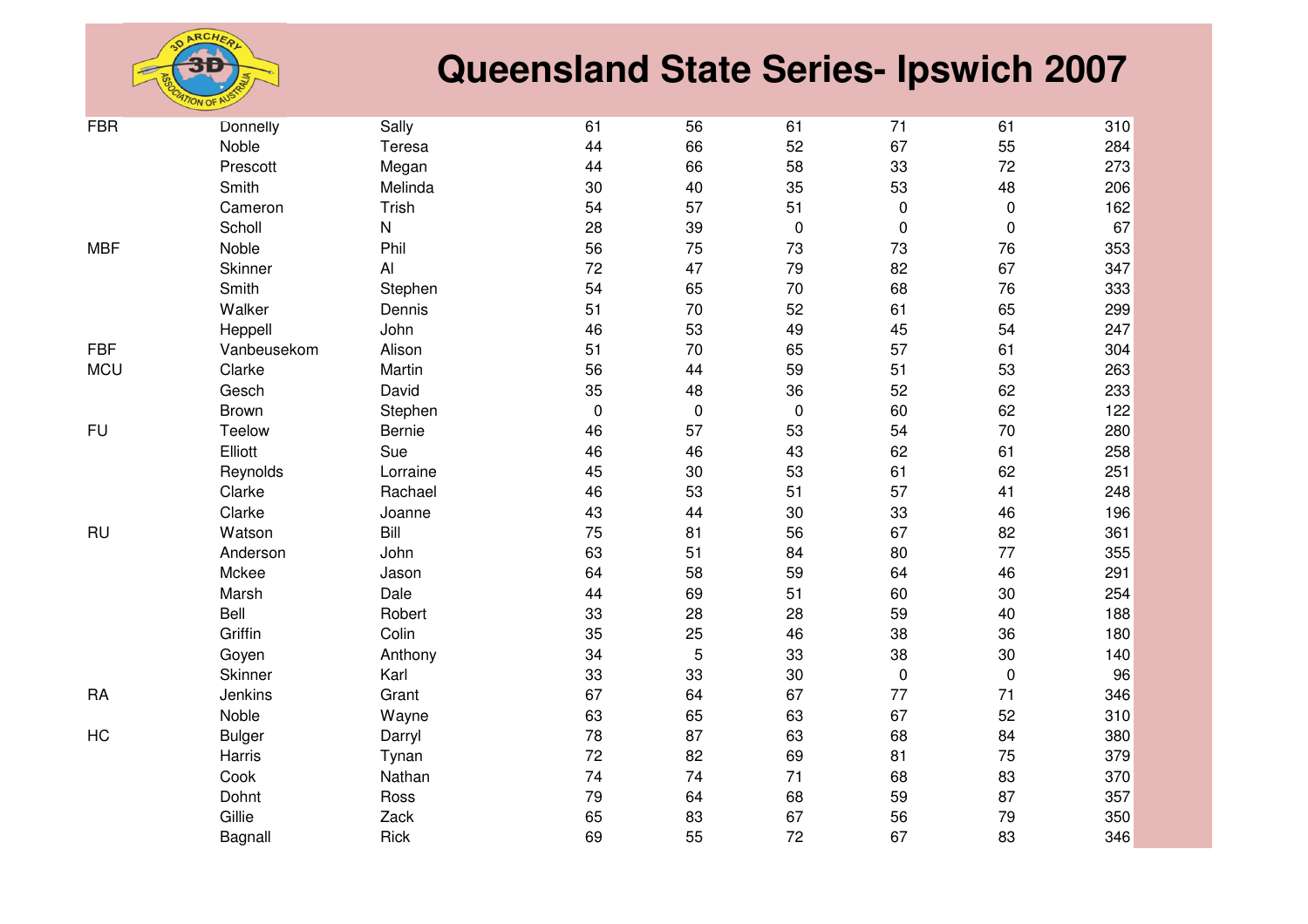

| <b>TRAD</b>     | Cross         | Mick           | 35        | 55          | 64               | 59 | 36 | 249 |
|-----------------|---------------|----------------|-----------|-------------|------------------|----|----|-----|
|                 | <b>Boland</b> | Chris          | 41        | 48          | 46               | 51 | 54 | 240 |
| <b>MSR</b>      | Bicknell      | Gavin          | 87        | 83          | 75               | 78 | 91 | 414 |
|                 | Taylor        | Roger          | 76        | 78          | 88               | 89 | 72 | 403 |
|                 | Digweed       | Neil           | 84        | 81          | 76               | 82 | 78 | 401 |
|                 | Harwood       | Trevor         | 60        | 77          | 78               | 88 | 74 | 377 |
|                 | Alcorn        | Al             | 60        | 80          | 75               | 67 | 85 | 367 |
|                 | Leahy         | John           | 81        | 64          | 79               | 65 | 78 | 367 |
|                 | Popovic       | Peter          | 75        | 72          | 54               | 63 | 84 | 348 |
|                 | Vandruten     | Hans           | 75        | 56          | 58               | 84 | 48 | 321 |
|                 | Warburton     | John           | 48        | 60          | 62               | 68 | 78 | 316 |
|                 | Taylor        | Chrisie        | 49        | 23          | 49               | 10 | 59 | 190 |
|                 | Tevlin        | Graham         | $\pmb{0}$ | $\mathbf 0$ | $\mathbf 0$      | 60 | 68 | 128 |
| <b>YMF</b>      | Smith         | Lincoln        | 85        | 76          | 66               | 79 | 79 | 385 |
|                 | Donnelly      | Ethan          | 36        | 79          | 62               | 75 | 43 | 295 |
|                 | Heppell       | Callon         | 53        | 58          | 52               | 64 | 66 | 293 |
|                 | Little        | <b>Brandon</b> | 51        | 37          | 59               | 53 | 65 | 265 |
|                 | Walker        | Matthew        | 5         | 15          | 23               | 15 | 28 | 86  |
| <b>YMR13-14</b> | Wilton        | John           | 71        | 73          | 90               | 67 | 77 | 378 |
|                 | Smith         | Joshua         | 44        | 58          | 46               | 68 | 65 | 281 |
| <b>YMR15-17</b> | Smedley       | James          | 79        | 91          | 88               | 97 | 99 | 454 |
|                 | Smith         | Adrian         | 89        | 86          | 89               | 93 | 96 | 453 |
|                 | Clarke        | Sean           | 45        | 38          | 44               | 38 | 35 | 200 |
|                 | Donnelly      | Lachlan        | 59        | $\mathbf 0$ | $\pmb{0}$        | 50 | 76 | 185 |
| <b>CUBA</b>     | Brown         | Codaey         | 68        | 67          | 65               | 91 | 73 | 364 |
|                 | Bell          | Gordon         | 49        | 62          | 64               | 54 | 68 | 297 |
|                 | Walker        | Sam            | 33        | 28          | 33               | 28 | 59 | 181 |
| <b>CUBU</b>     | Deller        | Kylie          | 30        | 56          | 34               | 40 | 62 | 222 |
|                 | <b>Brown</b>  | Lochalyn       | 30        | 35          | 48               | 43 | 45 | 201 |
|                 | Deller        | Kerin          | 28        | 43          | 30               | 51 | 45 | 197 |
|                 | Earlandson    | Zac            | 23        | 18          | 20               | 44 | 35 | 140 |
|                 | Walker        | Alex           | 15        | 25          | $\sqrt{5}$       | 38 | 26 | 109 |
|                 | Malynn        | Shaun          | 0         | 0           | $\boldsymbol{0}$ | 30 | 25 | 55  |
| <b>CUBF</b>     | Elliott       | Christie-Leigh | 8         | $\sqrt{5}$  | $\pmb{0}$        | 70 | 38 | 121 |
|                 | Leeson        | Rebecca        | 16        | 20          | 5                | 23 | 23 | 87  |
|                 | Brown         | Savannah       | 15        | $\mathbf 0$ | $\mathbf 0$      | 20 | 28 | 63  |